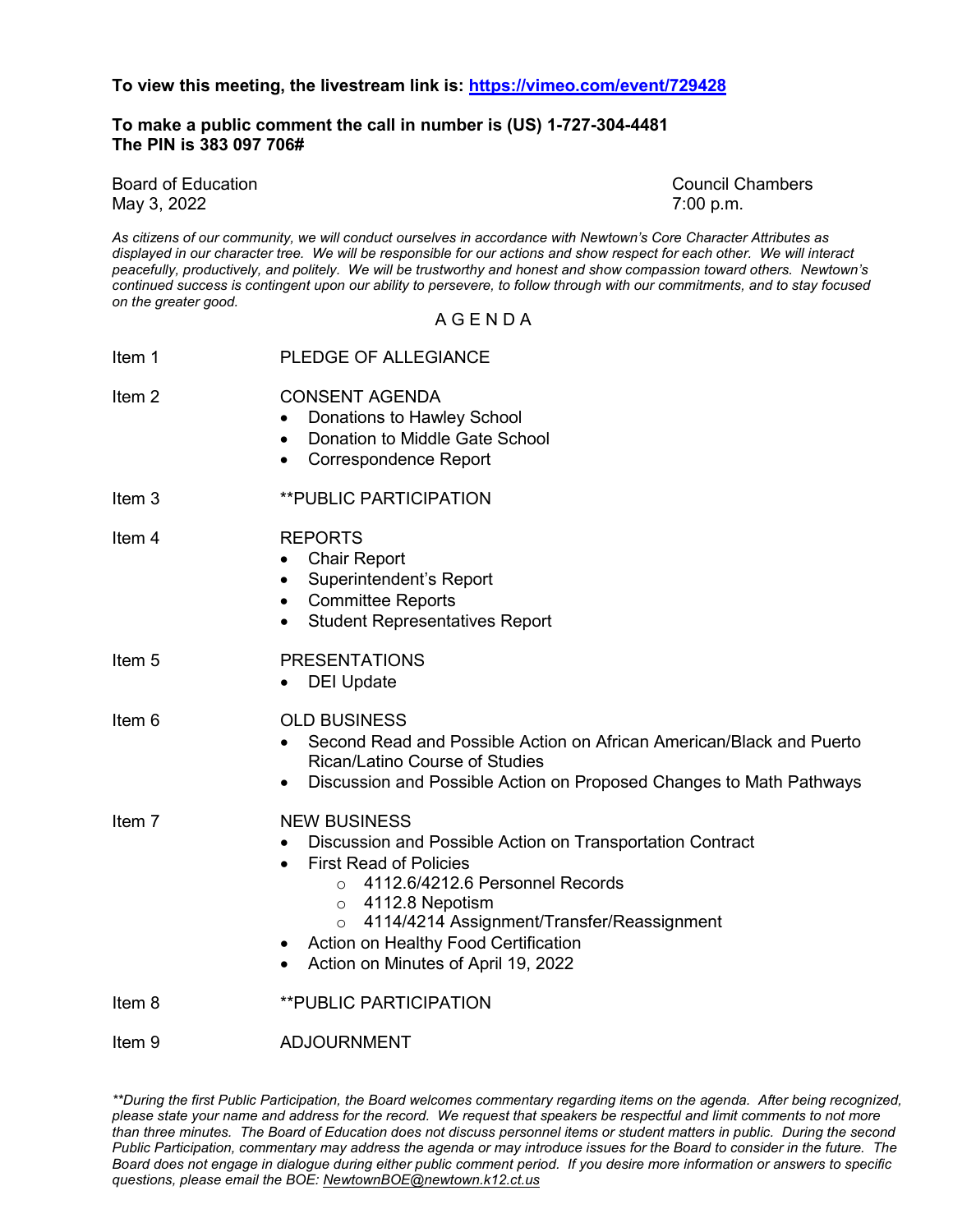| To: Dr. Lorrie Rodrigue<br>From: Christopher Moretti/<br><b>Date:</b> $4/18/2022$<br>Re: Private Donation |  |
|-----------------------------------------------------------------------------------------------------------|--|
|                                                                                                           |  |

The Blackbaud Giving Fund has donated \$20.00 to Hawley School for the purchase of classroom supplies and books.

I am requesting that the Board of Education accept this generous gift on our behalf.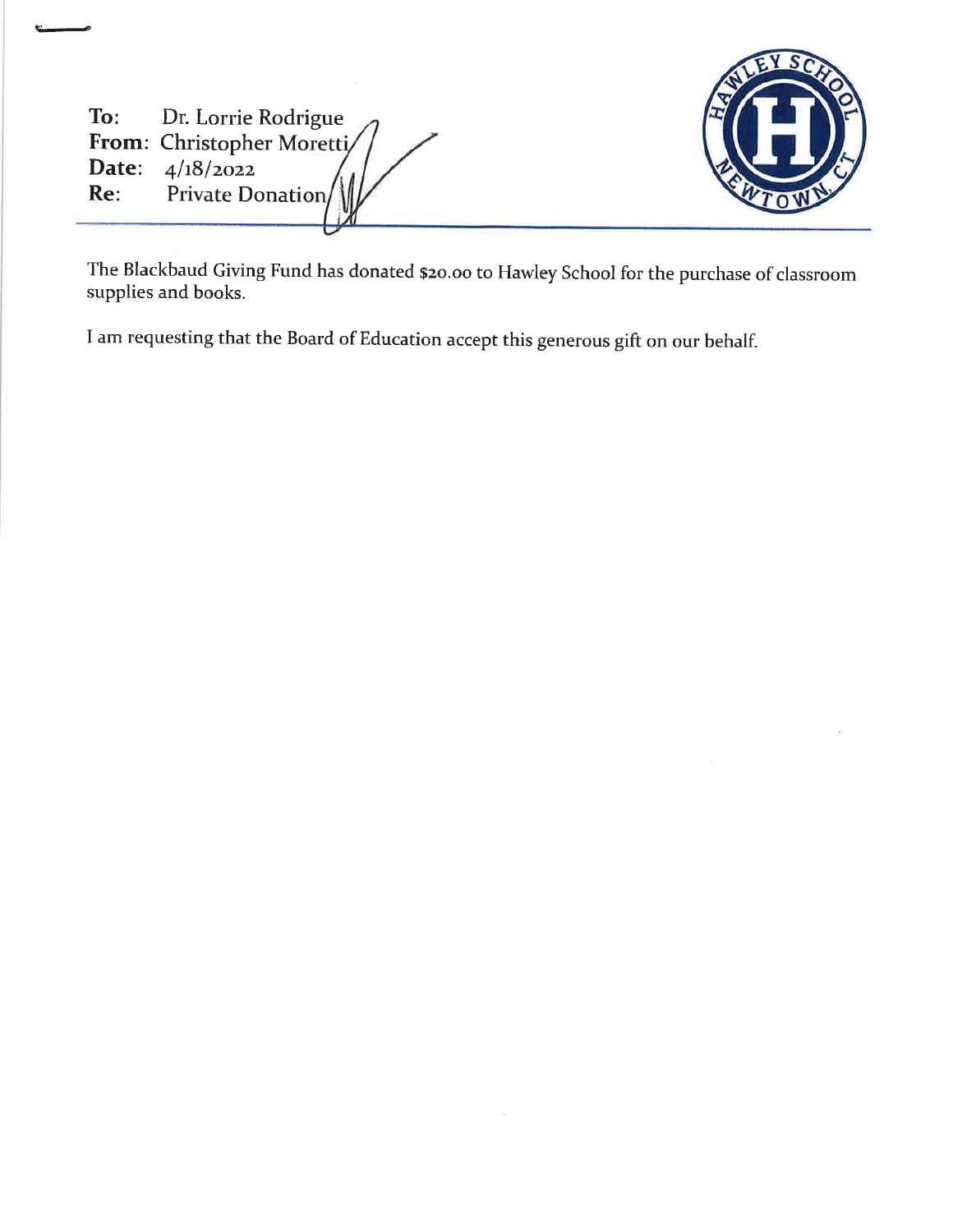Dr. Lorrie Rodrigue To: From: Christopher Moretti Date:  $4/25/2022$ Re: Newtown Education Fyndation Donation



The Newtown Education Foundation has donated \$750.00 to Hawley School for the purchase of STEM materials for each grade level.

I am requesting that the Board of Education accept this generous gift on our behalf.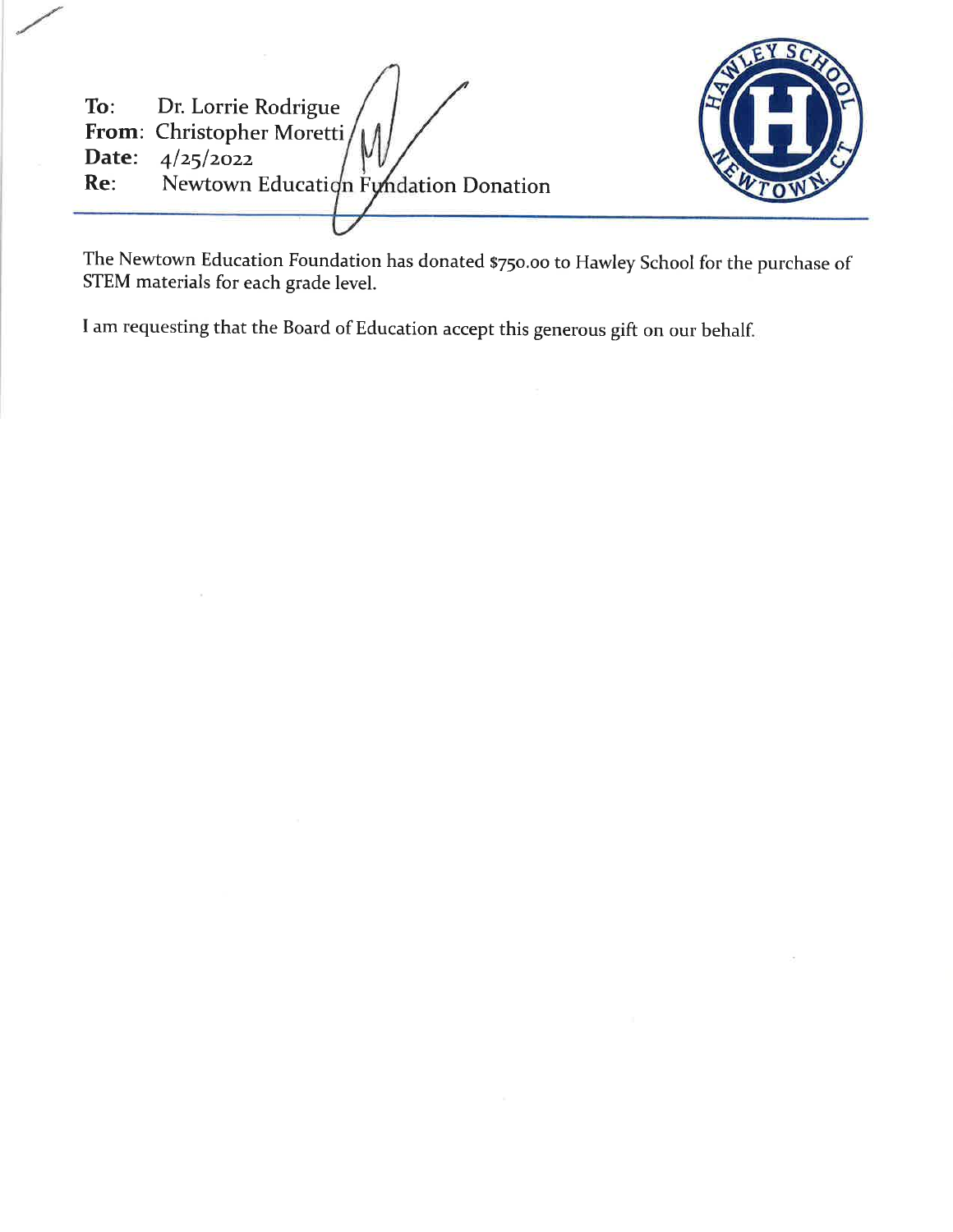To: Tim Hart From: Laura @ Middle Gate Date: April 26, 2022

Re: Newtown Education Foundation Donation

Tim, enclosed you will find a donation check for \$750.00 from the Newtown Education Foundation. Per the letter that came with the donation (enclosed), this donation is to be used for STEM materials.

Thank you.

Lour Laura

| The Newtown Education Foundation Inc<br>PO Box 3524 | LOOK FOR:<br>3D hologram foil across top<br>Heat-reactive circle in upper-right corner<br>51-7229/2211 |
|-----------------------------------------------------|--------------------------------------------------------------------------------------------------------|
| Newtown, CT 06470                                   | Date                                                                                                   |
| eggte Schw<br>Pay to the                            | \$750.00                                                                                               |
|                                                     | <b>Dollars</b><br>π<br>Details a                                                                       |
| <b>Newtown Savings Bank</b>                         |                                                                                                        |
|                                                     |                                                                                                        |
| EM DIO                                              |                                                                                                        |
| 122211722966<br>200                                 | 0228<br>日 2日時<br><b>289</b>                                                                            |

.<br>Waxaa kale kale ka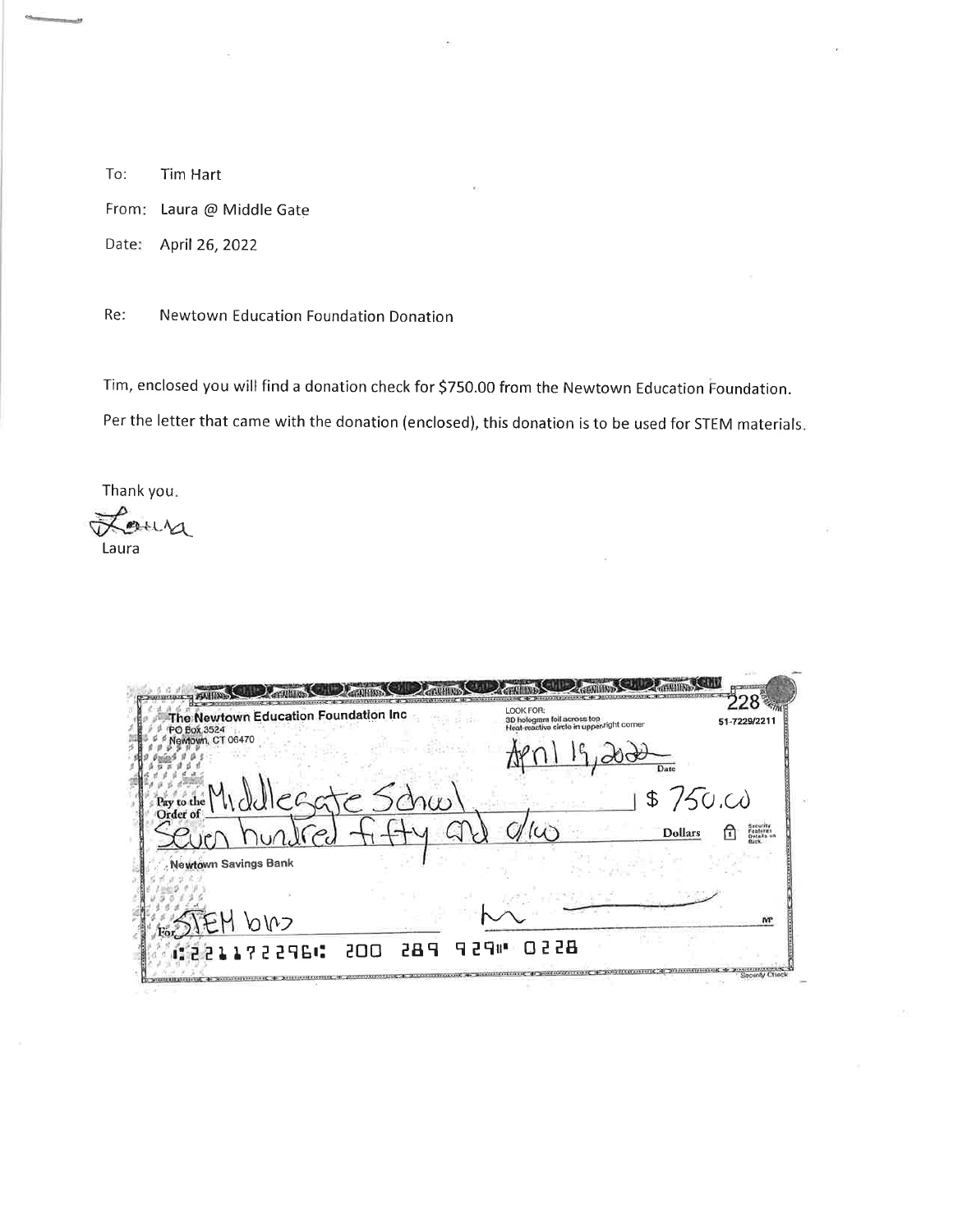| <b>NAME</b>                       | <b>SPORT</b>                             | <b>STEP</b> |
|-----------------------------------|------------------------------------------|-------------|
| <b>IEREMY O'CONNELL</b>           | GIRLS GOLF                               | 3           |
| <b>MAUREEN MAHER</b>              | <b>GIRLS TENNIS</b>                      | 3           |
| ANNA MALKIN                       | <b>BOYS TENNIS</b>                       | 2           |
| <b>BECKY OSBORNE</b>              | OUTDOOR BOYS TRACK                       | 3           |
| <b>BECKY BOURRET</b>              | <b>OUTDOOR GIRLS TRACK</b>               | 3           |
| <b>MEGAN GUARINO</b>              | <b>ASSISTANT BOYS TRACK</b>              | 3           |
| LAURA MCLEAN                      | ASSISTANT GIRLS TRACK                    | 3           |
| <b>KEVIN HOYT</b>                 | ASSISTANT BOYS TRACK                     | 3           |
| RYAN EBERTS                       | ASSISTANT GIRLS TRACK                    | 3           |
| <b>BARBARA SKIDMORE</b>           | ASSISTANT BOYS & GIRLS TRACK             | 3           |
| <b>JOANNA CLOSS</b>               | SOFTBALL                                 | 3           |
| <b>KERRY BEGIN</b>                | SOFTBALL - JV                            | 3           |
| <b>CHRISTINE TISI</b>             | SOFTBALL - FRESHMEN                      | 2           |
| <b>JAN THOESEN</b>                | BASEBALL                                 | 3           |
| <b>MATT PAOLA</b>                 | <b>BASEBALL - JV</b>                     |             |
| <b>MATT MENARD</b>                | <b>BASEBALL - FRESHMEN</b>               | 3           |
| <b>SCOTT BULKLEY</b>              | <b>BOYS LACROSSE</b>                     | 3           |
| NICK GROCCIA                      | <b>BOYS LACROSSE - JV</b>                | 2           |
| <b>ANTHONY FITTI</b>              | <b>BOYS LACROSSE - FRESHMEN</b>          |             |
| SANDY DOSKI                       | <b>BOYS VOLLEYBALL</b>                   | 3           |
| KELLY TERASZKIEWICZ               | <b>BOYS VOLLEYBALL - IV</b>              | 1           |
| <b>MAURA FLETCHER</b>             | <b>GIRLS LACROSSE</b>                    |             |
| <b>LOU SANTOLI</b>                | <b>GIRLS LACROSSE - JV</b>               | 3           |
| <b>LARRY SALADIN</b>              | UNIFIED HEAD COACH                       |             |
| <b>REBECCA MILES</b>              | UNIFIED ASSISTANT COACH                  |             |
| <b>BOB PATTISON</b>               | WEIGHT ROOM SUPERVISOR                   |             |
| <b>JOHN LEARY</b>                 | WEIGHT ROOM SUPERVISOR                   |             |
| <b>JOSEPH LIZZA</b>               | SEASONAL SITE SUPERVISOR                 |             |
|                                   |                                          |             |
| <b>MIDDLE SCHOOL</b>              |                                          |             |
| ANDREW TAMMERO                    | SOFTBALL                                 |             |
| MICHELLE FONTAINE                 | <b>ASSISTANT SOFTBALL</b>                |             |
| <b>GREGORY HORNE</b>              | BASEBALL                                 |             |
| <b>COLLIN RUSSELL</b>             | ASSISTANT BASEBALL                       |             |
| ANDREW TAMMERO                    | UNIFIED HEAD COACH TRACK/VOLLEYBALL      |             |
| <b>KEN KANTOR</b>                 | ASSISTANT UNIFIED COACH TRACK/VOLLEYBALL |             |
|                                   |                                          |             |
| <b>VOLUNTEERS</b>                 |                                          |             |
| CHRISTINA WOLF-GALLO              | SOFTBALL                                 |             |
| LINN HERTBERG                     | SOFTBALL                                 |             |
| <b>JOE CRIMI</b>                  | BASEBALL                                 |             |
| JOSEPH LIZZA                      | BASEBALL                                 |             |
| <b>MATT PAZ</b>                   | BASEBALL                                 |             |
| NANCY ANDERSON                    | <b>GIRLS TENNIS</b>                      |             |
|                                   | <b>BOYS LACROSSE</b>                     |             |
| STEVEN GOCEIA<br>STEPHANIE SUHOZA | <b>GIRLS LACROSSE</b>                    |             |
|                                   |                                          |             |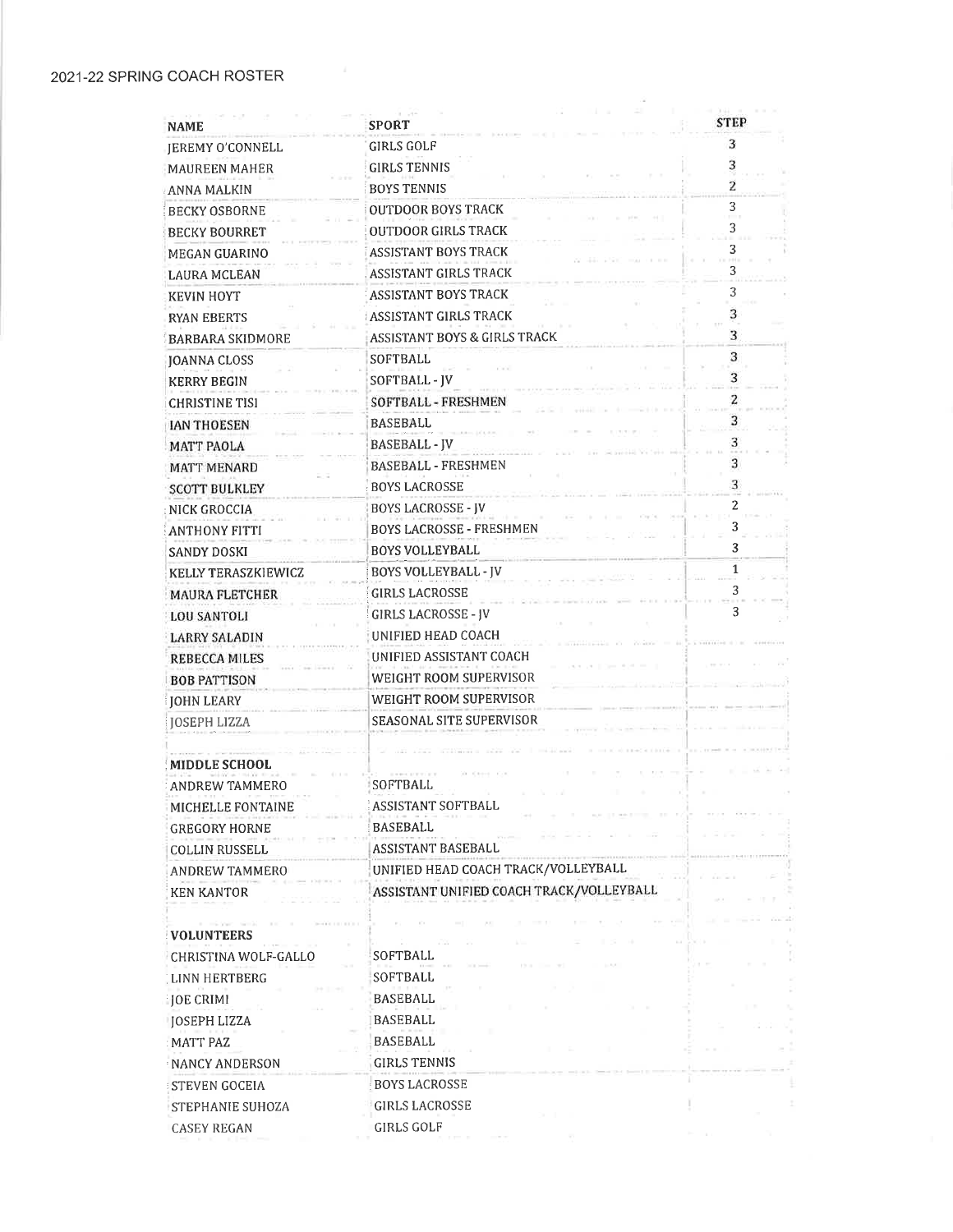# **Personnel Certified/NonCertified**

## **Personnel Records**

Personnel records shall be kept on all current employees and shall include information usually expected in good personnel administration.

A file shall be kept for all resigned or retired employees, including such essential information as shall seem appropriate to the administration as specified by state and federal laws.

The Superintendent, on behalf of the Board, shall notify an employee and a collective bargaining representative, if any, in writing when a request is made for disclosure of the employee's personnel, medical or similar files, if the Superintendent reasonably believes disclosure would invade the employee's privacy.

The records will be disclosed unless written objection is received from the teacher or employee's collective bargaining representative, within seven business days from the receipt by employee or collective bargaining representative.

The records may be disclosed when the Superintendent does not believe such disclosure would legally constitute an invasion of privacy. The records, in such a situation, shall first be disclosed to the requestor, followed within a reasonable time after disclosure, with the sending of a written orelectronic copy or brief description of such request to the employee and any applicable collective bargaining representative. Disclosure shall only be considered an invasion of privacy where (1) such records do not pertain to a legitimate matter of public interest and (2) disclosure of such records would be highly offensive to a reasonable person.

Records maintained or kept on file by the State Department of Education or the Board of Education that are records of a teacher's performance and evaluation shall not be released without the writtenconsent of the teacher. Such records are not public records subject to FOI.

Records maintained or kept on file by the State Department of Education or the Board, that are records of a teacher's personal misconduct shall be deemed to be public records, and subject to disclosure under the Freedom of Information Act. Disclosure of such records of a teacher's personal misconduct shall not require the consent of the teacher. *("Teacher" includes all certified employees below the rank of Superintendent.)*

Each employee's own file shall be available for his or her inspection at reasonable times, and, uponrequest, employees will be provided a copy of information contained in his or her file.

**The Superintendent shall comply with state and federal law, including the Freedom of Information Act (FOIA), when a request is made for disclosure of an employee's personnel, medical or similar files.**

Files containing medical information regarding an employee will be kept separate from other personnel files.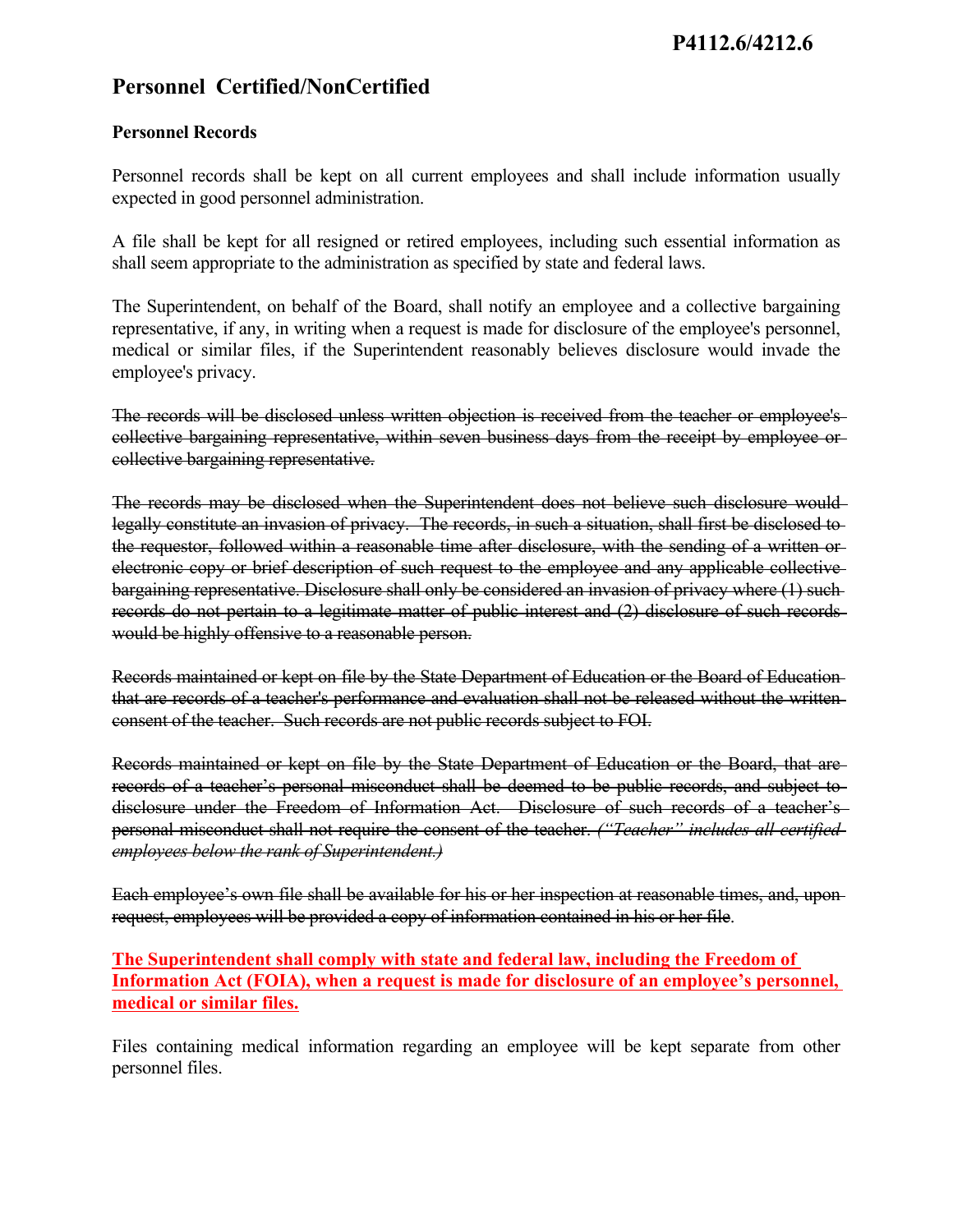# **Personnel Certified/NonCertified**

## **Personnel Records** (continued)

In accordance with federal law, (ESSA), the District shall notify parents at the beginning of each school year of their right to request information regarding the professional qualifications and degrees of teachers and the qualifications of paraprofessionals for any teacher or paraprofessional who is employed by a school receiving Title I funds and who provides instruction to their child at that school. The District will provide such information on request in a timely manner. The Districtshall also provide notification to the parent/guardian of a child who has been assigned or has been taught for four or more consecutive weeks by a teacher not meeting applicable state certification at the grade level and subject area in which the teacher has been assigned.

*NOTE:* The information to be provided upon request regarding teachers shall indicate whether the student's teacher has met state certification for the grade level and/or subjects taught. Information pertaining to a paraprofessional should indicate the educational background of the individual, including secondary school diploma or its equivalent, study at an institution of higher education and any degree earned.

| Legal Reference: | <b>Connecticut General Statutes</b>                                                                                      |
|------------------|--------------------------------------------------------------------------------------------------------------------------|
|                  | 1206 Denial of access to public records or meetings.                                                                     |
|                  | 1213 Agency administration. Disclosure of personnel, birth and tax records.                                              |
|                  | 1-214 Objection to disclosure of personnel or medical files (as amended by<br>PA 18-93)                                  |
|                  | 1-215 Record of arrest as public record                                                                                  |
|                  | 10151a Access of teacher to supervisory records and reports in personnel<br>file.                                        |
|                  | 10151c Records of teacher performance and evaluation not public records.<br>(as amended by PA $02-138$ and PA $13-122$ ) |
|                  | Perkins v. Freedom of Information Commission, 228 Conn. 158 (1993)                                                       |
|                  | The Americans with Disabilities Act                                                                                      |
|                  | Section 1112(c)(6) The Every Student Succeeds Act (ESSA)                                                                 |
|                  | Section 1112(e)(1)(B) The Every Student Succeeds Act (ESSA)                                                              |

Policy adopted: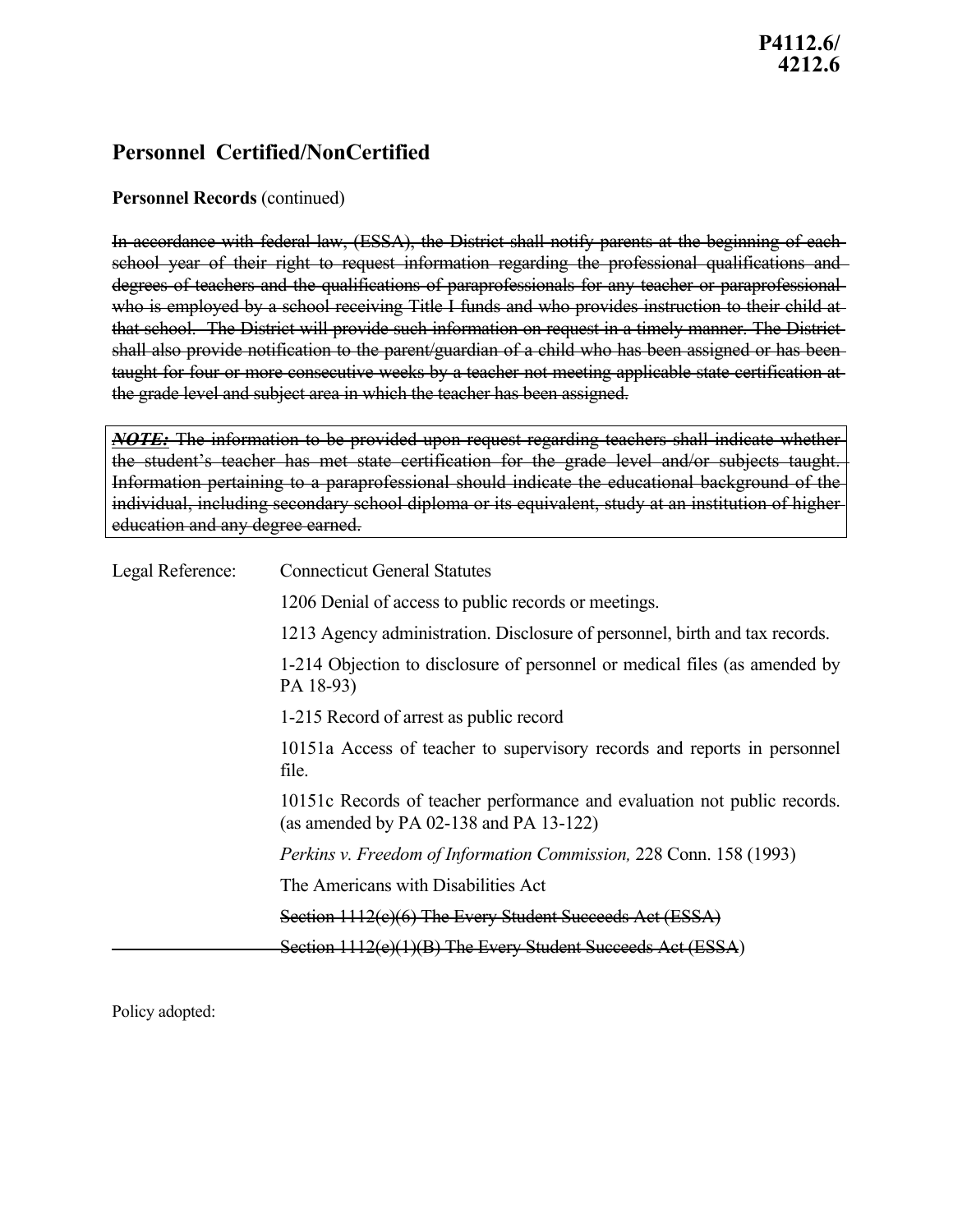### **NEWTOWN PUBLIC SCHOOLS Objection to Release of Personnel Records**

The Newtown Public Schools shall provide notice to an employee and the employee's collective bargaining representative, if any, whenever the District receives a request to inspect or copy records contained in an employee's personnel or medical files and similar files, and the Superintendent or designee reasonably believes that the disclosure of such records would legally constitute an invasion of privacy (the "Notice"). The employee or the employee's collective bargaining representative, if any, may object to the release of records that the Superintendent or designee has determined legally constitute an invasion of privacy.

**This form shall be used by an employee or employee's collective bargaining representative who is objecting to the release of information that the Superintendent or designee has deemed to be an invasion of privacy. Such records will be disclosed tothe requesting party UNLESS this form is received by the District within seven (7) business days from the receipt bythe employee or the employee's collective bargaining representative, if any, of the Notice or, if there is no evidence of receipt of written notice, not later than nine (9) business days from the date the Notice is actually mailed, sent, posted or otherwise given.**

Date:

Name, address and phone number of employee concerned:

 $\mathcal{L}_\text{max}$  and  $\mathcal{L}_\text{max}$  and  $\mathcal{L}_\text{max}$  and  $\mathcal{L}_\text{max}$  and  $\mathcal{L}_\text{max}$ 

 $\mathcal{L}_\text{max}$  and  $\mathcal{L}_\text{max}$  and  $\mathcal{L}_\text{max}$  and  $\mathcal{L}_\text{max}$  and  $\mathcal{L}_\text{max}$  $\mathcal{L}_\text{max}$  and  $\mathcal{L}_\text{max}$  and  $\mathcal{L}_\text{max}$  and  $\mathcal{L}_\text{max}$  and  $\mathcal{L}_\text{max}$  $\mathcal{L}_\text{max}$  and  $\mathcal{L}_\text{max}$  and  $\mathcal{L}_\text{max}$  and  $\mathcal{L}_\text{max}$  and  $\mathcal{L}_\text{max}$ 

 $\mathcal{L}_\text{max}$  and  $\mathcal{L}_\text{max}$  and  $\mathcal{L}_\text{max}$  and  $\mathcal{L}_\text{max}$  and  $\mathcal{L}_\text{max}$ 

Name, address and phone number of employee's collective bargaining representative, if any:

Description of the records that the Superintendent reasonably believes would legally constitute an invasion of privacy and the disclosure of which the employee or representative objects.

 $\mathcal{L}_\mathcal{L} = \mathcal{L}_\mathcal{L} = \mathcal{L}_\mathcal{L} = \mathcal{L}_\mathcal{L} = \mathcal{L}_\mathcal{L} = \mathcal{L}_\mathcal{L} = \mathcal{L}_\mathcal{L} = \mathcal{L}_\mathcal{L} = \mathcal{L}_\mathcal{L} = \mathcal{L}_\mathcal{L} = \mathcal{L}_\mathcal{L} = \mathcal{L}_\mathcal{L} = \mathcal{L}_\mathcal{L} = \mathcal{L}_\mathcal{L} = \mathcal{L}_\mathcal{L} = \mathcal{L}_\mathcal{L} = \mathcal{L}_\mathcal{L}$  $\mathcal{L}_\mathcal{L} = \mathcal{L}_\mathcal{L} = \mathcal{L}_\mathcal{L} = \mathcal{L}_\mathcal{L} = \mathcal{L}_\mathcal{L} = \mathcal{L}_\mathcal{L} = \mathcal{L}_\mathcal{L} = \mathcal{L}_\mathcal{L} = \mathcal{L}_\mathcal{L} = \mathcal{L}_\mathcal{L} = \mathcal{L}_\mathcal{L} = \mathcal{L}_\mathcal{L} = \mathcal{L}_\mathcal{L} = \mathcal{L}_\mathcal{L} = \mathcal{L}_\mathcal{L} = \mathcal{L}_\mathcal{L} = \mathcal{L}_\mathcal{L}$  $\mathcal{L}_\mathcal{L} = \{ \mathcal{L}_\mathcal{L} = \{ \mathcal{L}_\mathcal{L} = \{ \mathcal{L}_\mathcal{L} = \{ \mathcal{L}_\mathcal{L} = \{ \mathcal{L}_\mathcal{L} = \{ \mathcal{L}_\mathcal{L} = \{ \mathcal{L}_\mathcal{L} = \{ \mathcal{L}_\mathcal{L} = \{ \mathcal{L}_\mathcal{L} = \{ \mathcal{L}_\mathcal{L} = \{ \mathcal{L}_\mathcal{L} = \{ \mathcal{L}_\mathcal{L} = \{ \mathcal{L}_\mathcal{L} = \{ \mathcal{L}_\mathcal{$  $\mathcal{L}_\mathcal{L} = \mathcal{L}_\mathcal{L} = \mathcal{L}_\mathcal{L} = \mathcal{L}_\mathcal{L} = \mathcal{L}_\mathcal{L} = \mathcal{L}_\mathcal{L} = \mathcal{L}_\mathcal{L} = \mathcal{L}_\mathcal{L} = \mathcal{L}_\mathcal{L} = \mathcal{L}_\mathcal{L} = \mathcal{L}_\mathcal{L} = \mathcal{L}_\mathcal{L} = \mathcal{L}_\mathcal{L} = \mathcal{L}_\mathcal{L} = \mathcal{L}_\mathcal{L} = \mathcal{L}_\mathcal{L} = \mathcal{L}_\mathcal{L}$  $\mathcal{L}_\mathcal{L} = \mathcal{L}_\mathcal{L} = \mathcal{L}_\mathcal{L} = \mathcal{L}_\mathcal{L} = \mathcal{L}_\mathcal{L} = \mathcal{L}_\mathcal{L} = \mathcal{L}_\mathcal{L} = \mathcal{L}_\mathcal{L} = \mathcal{L}_\mathcal{L} = \mathcal{L}_\mathcal{L} = \mathcal{L}_\mathcal{L} = \mathcal{L}_\mathcal{L} = \mathcal{L}_\mathcal{L} = \mathcal{L}_\mathcal{L} = \mathcal{L}_\mathcal{L} = \mathcal{L}_\mathcal{L} = \mathcal{L}_\mathcal{L}$ 

 $\mathcal{L}_\text{max}$  , and the contribution of the contribution of the contribution of the contribution of the contribution of the contribution of the contribution of the contribution of the contribution of the contribution of t

Under the penalties of false statement, to the best of my knowledge, information and belief, there are good grounds to support my objection to the release of the records described above and my objection is not intended to delay the process.

Signature of employee or employee's collective bargaining representative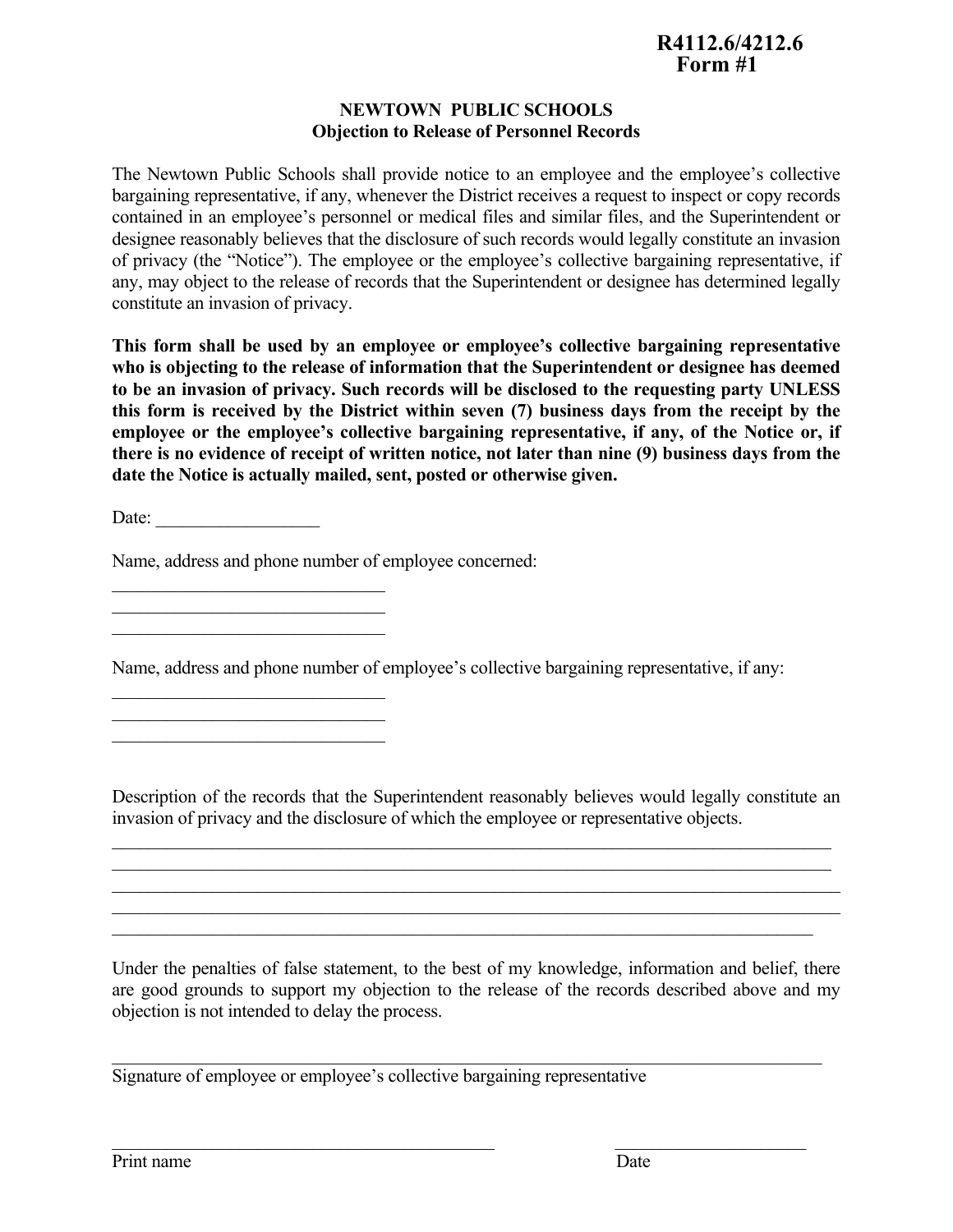# **Personnel – Certified**

# **Nepotism**

## **Purpose**

It is the policy of the Board to recruit and hire qualified applicants for employment within the Newtown Public Schools, while avoiding both nepotism and the appearance of nepotism.

# **Definitions**

**"Immediate family"** means a spouse, child, parent, sister, brother, half-sister or halfbrother.

**"Relative"** means a sister-in-law, brother-in-law, mother-in-law, father-in-law, daughterin-law, son-in-law, step parent, aunt, uncle, niece, nephew, first cousin, grandparent, step child, foster child, grandchild or individual living in the same household.

**"Familial relationship"** means a relationship between a member of one's immediate family or a relative, as defined within this policy.

## **Prohibitions on Hiring**

No relative or immediate family member of the Superintendent shall be hired to any position of employment by the Board of Education.

No immediate family members of a Board member or any other district level administrator shall be hired to any position of employment by the Board of Education.

# **Restrictions on Employment of Relatives or Immediate Family Members**

No individuals shall be hired in a position of employment that would result in a supervisory or evaluative relationship between a current employee and a relative or immediate family member.<br>No employee may be involved in the process of screening for advancement in the

application process, interviewing or hiring his or her relatives or immediate family members.

Employees will not be hired, promoted, transferred or assigned to work in positions in the same school or work unit or department in which a relative or immediate family member is already employed, unless the Superintendent of Schools approves such an assignment i<del>n writing</del>.<br>No administrator or supervisor shall supervise any of his or her relatives or immediate

family members.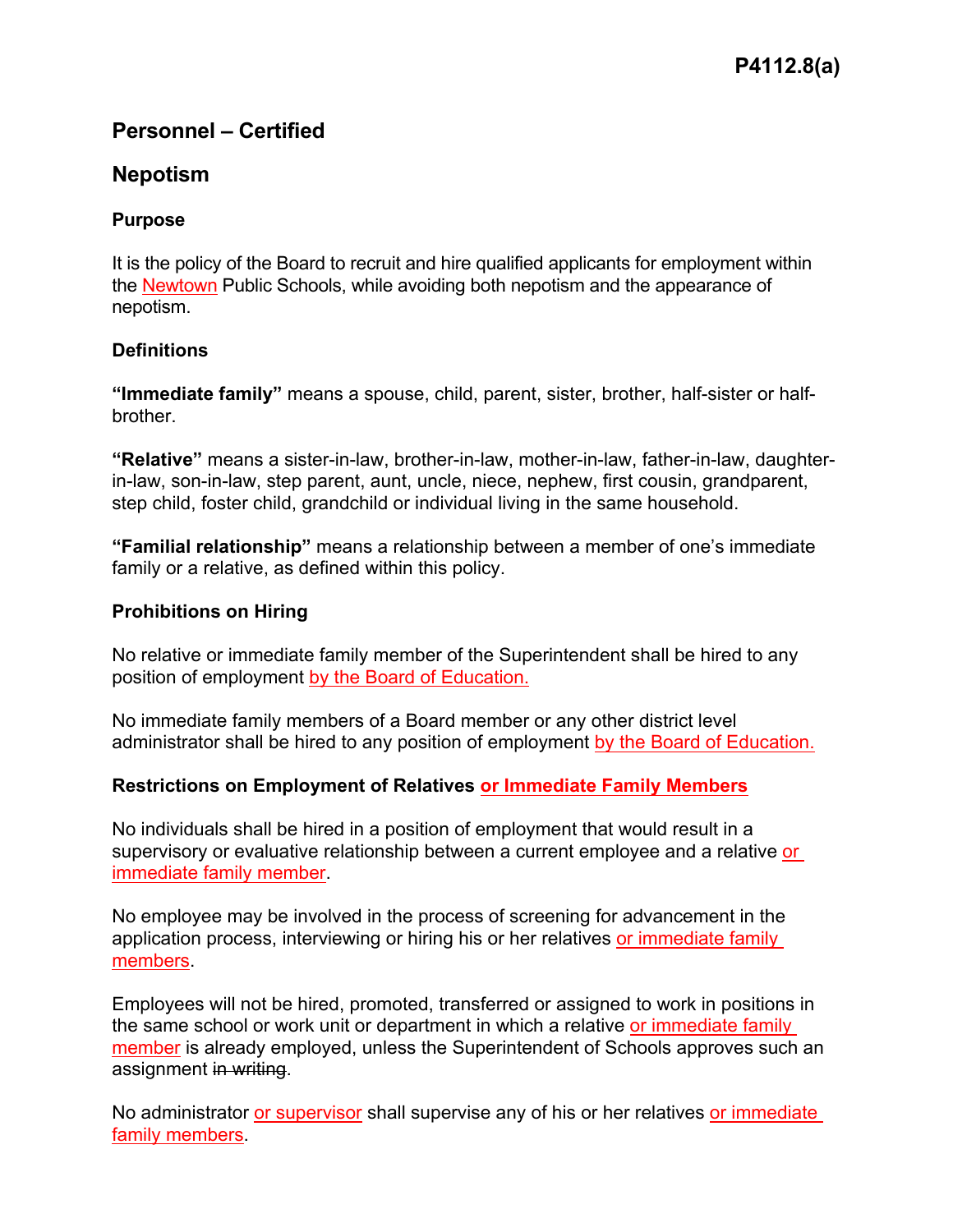Employees will not be hired, promoted, transferred or assigned to work in positions in which they will have access to confidential information regarding a relative, such as, but not limited to, information regarding benefits selections, confidential medical information or personnel records that are not subject to public disclosure.

**P4112.8(b)**

# **Personnel – Certified**

# **Nepotism** (continued)

## **Restrictions on Employment of Immediate Family Members**

No individuals shall be hired in a position of employment that would result in a supervisory or evaluative relationship between a current employee and an immediate <u>family member</u>.<br>No employee may be involved in the process of screening for advancement in the

application process, interviewing or hiring of an immediate family member.

Employees will not be hired, promoted, transferred or assigned to work in positions in the same school or work unit or department in which an immediate family member is already employed, unless the Superintendent of Schools approves such an assignment in writing.

No person who is a member of the immediate family of a building administrator or department supervisor may be nominated for or transferred or otherwise assigned to any position within that administrator's building or supervisor's department.

No administrator or supervisor shall supervise any member of his or her immediate family.

Employees will not be hired, promoted, transferred or assigned to work in positions in which they will have access to confidential information regarding an immediate family, such as, but not limited to, information regarding benefits selections, confidential medical information or personnel records that are not subject to public disclosure.

## **Disclosure Requirements**

A Board member or administrator who has an existing familial relationship with an employee, as defined above, or who has had a change in circumstances which creates a familial relationship with any employee of the Newtown Public Schools, shall declare such relationship to the Superintendent or Chair of the Board immediately.

If a change in circumstances creates a familial relationship between an employee and his or her supervisor, the Board, through its Superintendent, reserves the right to seek a transfer of any employee in order to resolve any concerns about the operations of the district with respect to nepotism or the appearance of nepotism. The Superintendent may also provide for the evaluation and/or supervision of the employee outside of the typical chain of command in order to resolve any concerns about nepotism or the appearance of nepotism.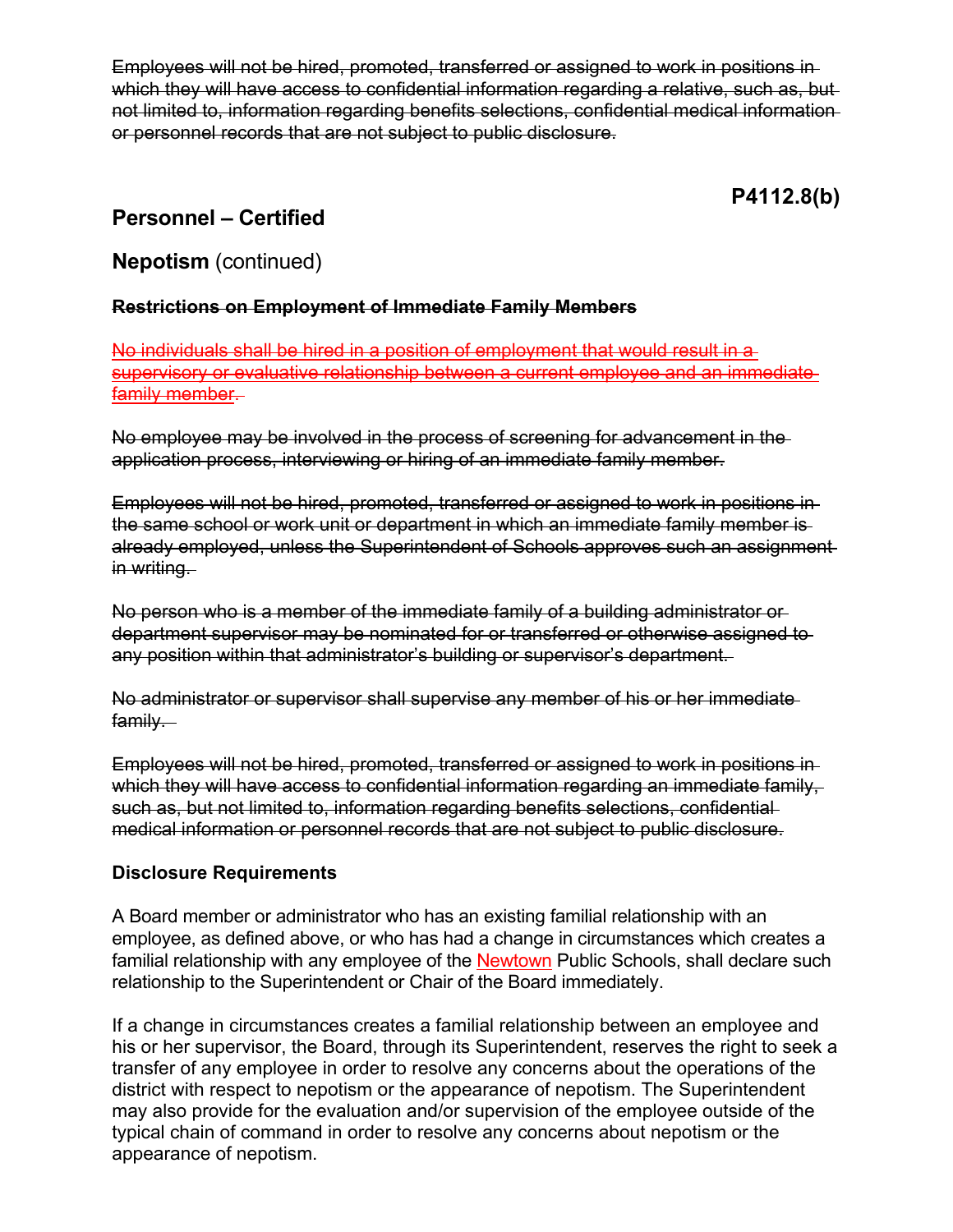A Board member or administrator who knows that a relative or immediate family member has applied for a position with the Newtown Public Schools shall declare such relationship to the Superintendent or the Chair of the Board as soon practicable.

In addition to the requirements set forth above regarding familial relationships, if a romantic relationship develops between an employee and (1) an administrator who has a supervisory or evaluative relationship with the employee, or (2) a member of the Board, the affected administrator or member of the Board shall declare such relationship to the Superintendent.

**P4112.8(c)**

# **Personnel – Certified**

# **Nepotism** (continued)

## **Recusal**

A member of the Board should not vote on any action of the Board which will directly affect a relative or member of his or her immediate family.

## **Discharge and Denial of Re-Employment**

No current employee will be discharged or denied re-employment pursuant to an applicable recall provision based on this Policy.

ADOPTED: REVISED: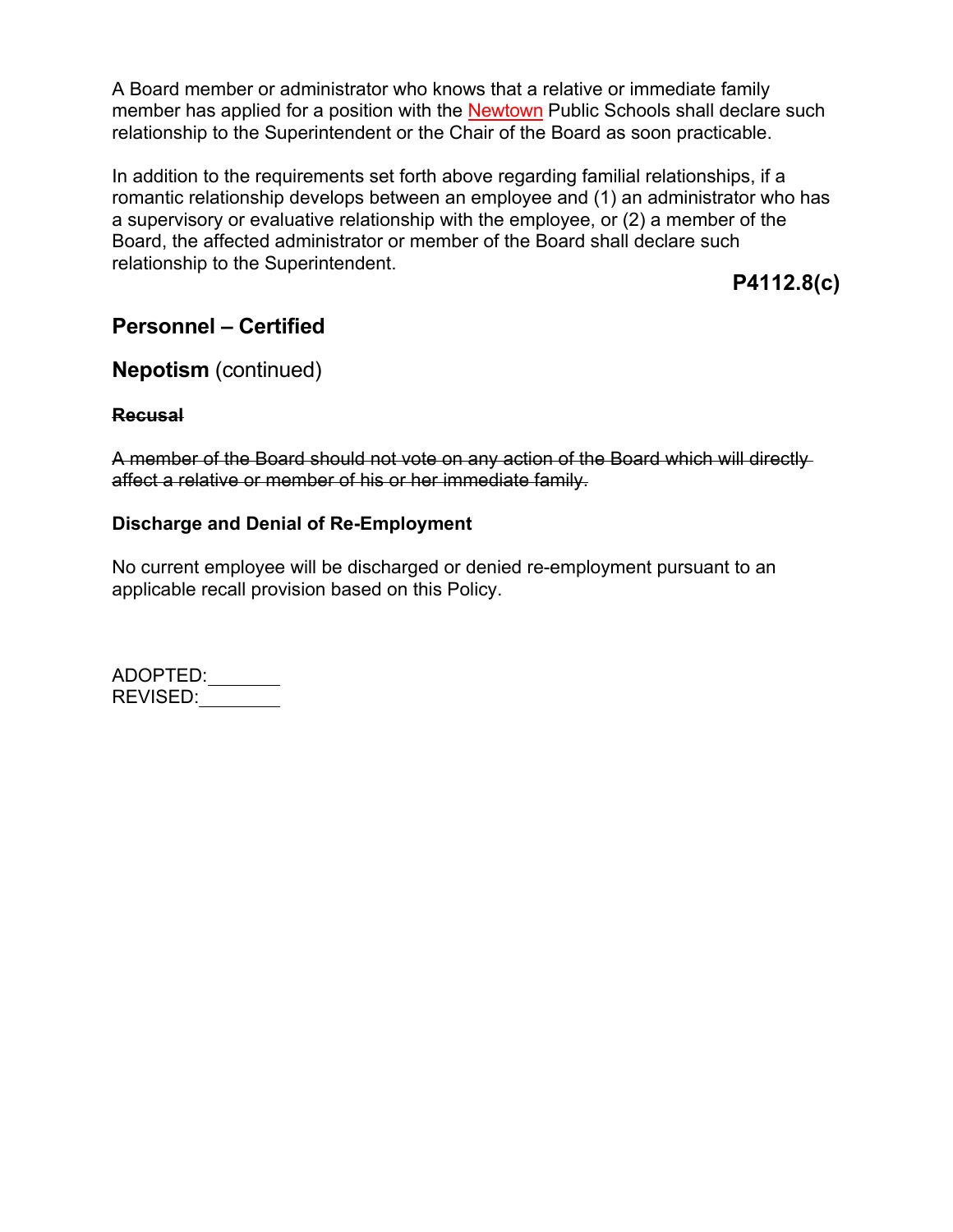

# **Personnel – Certified/Non-Certified**

## **Assignment/Transfer/Reassignment**

The assignment and transfer of all certified/support staff personnel shall be the responsibility of the Superintendent of Schools (Superintendent) or designee.

Requests for transfer within the school system may be made at any time and must be in writing. Transfers are subject to availability of position, vacancies, and qualifications of employee.

Transfers will be made in the best interests of the school system, subject to provisions of applicable employee organization agreements and Newtown Board of Education policies.

Not later than the November meeting of the Board of Education the Superintendent shall present the staff listing of regular assignments. Changes of regular assignments shall be reprinted periodically.

Policy adopted: cps 5/04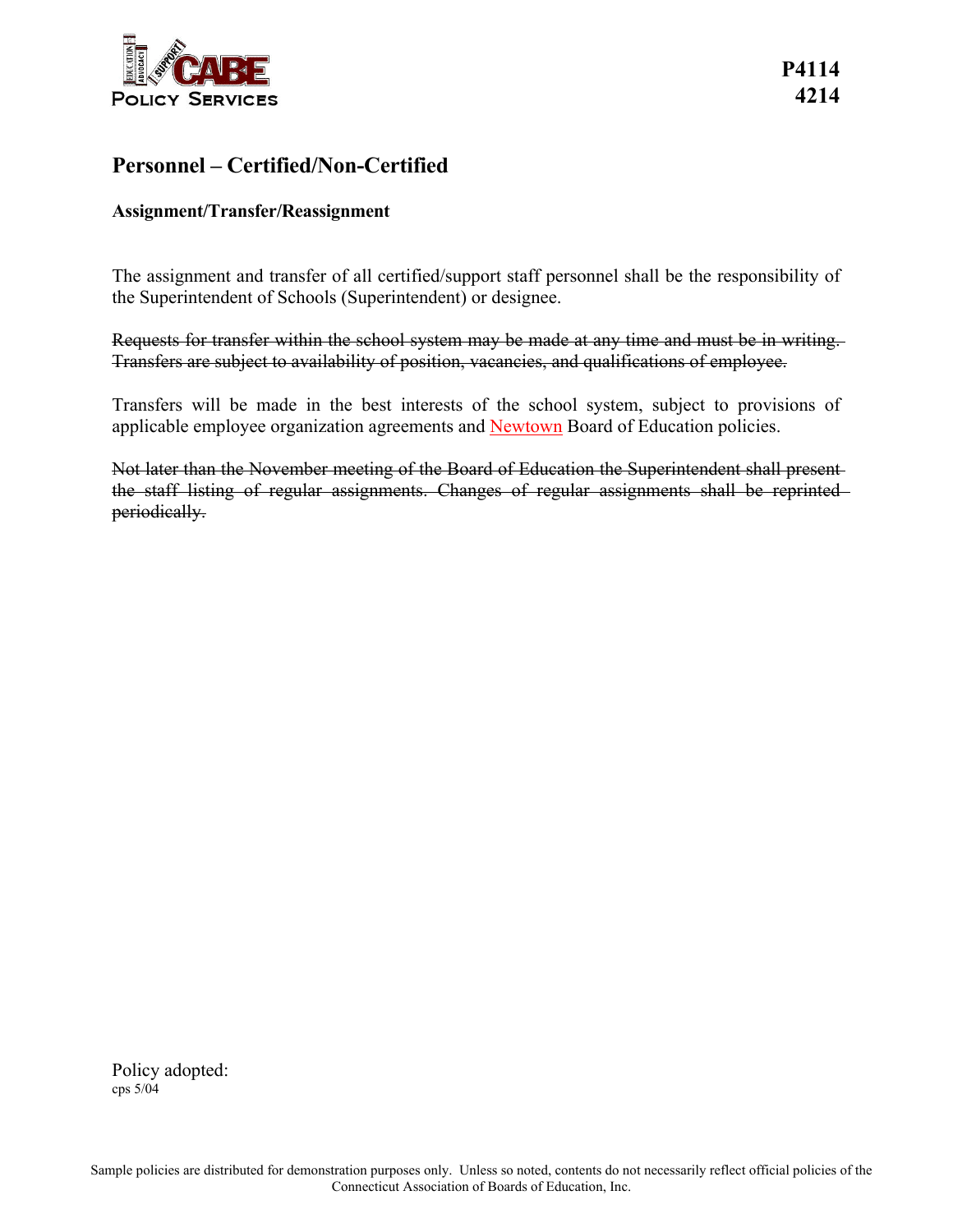#### **Please Note: These minutes are pending Board approval. Board of Education Newtown, Connecticut**

Minutes of the Board of Education meeting held on April 19, 2022 at 7:00 p.m. in the Council Chambers, 3 Primrose Street.

D. Zukowski, Chair Chair Chair L. Rodrigue J. Vouros, Vice Chair (virtually) A. Uberti D. Ramsey, Secretary T. Vadas R. Harriman (absent) 5 Staff D. Cruson 13 Public J. Kuzma 1 Press J. Larkin C. Savo M. Irvine

Ms. Zukowski called the meeting to order at 7:01 p.m. Mr. Vouros joined the meeting virtually.

### Item 1 – Pledge of Allegiance

### Item 2 – Consent Agenda

MOTION: Mr. Cruson moved that the Board of Education approve the consent agenda which includes the donation to Newtown High School and the correspondence report. Mr. Ramsey seconded. Motion passes unanimously.

### Item 3 – Public Participation

Ryan Knapp, 11 Jeremiah Road, Newtown, spoke about the minutes from April 5, 2022. He gave praise to the Board for the detailed minutes but expressed his frustration with a letter that was sent to the Newtown Bee. The BOE minutes outline the Board's intention to split the two policies and he feels that the local paper should set the record straight.

David Stott, 3 River Run Road, Newtown, commented about the minutes from April 5, 2022 and offered his words of encouragement about next school year's budget. It is important to fulfill the needs of the school and was proud to hear the Superintendent outline the needs in the budget. He felt compelled to offer words of appreciation. BOE displayed extreme professionalism.

### Item 4 – Reports

### Chair Report:

Ms. Zukowski said that the budget plan was approved by the Legislative Council with a reduction of \$300,000. It is now in the hands of the Newtown voters. The vote is on Tuesday, April 26<sup>th</sup>. Also, on April 11<sup>th</sup>, the BOF recommended a special appropriation of \$781,000 for the NHS stadium turf practice field. The Legislative Council will be considering the appropriation on Wednesday, April 20<sup>th</sup>. Finally, if all goes well the Charter Revision Commission will be finishing up on Wednesday.

### Superintendent Report:

Dr. Rodrigue welcomed everyone back from Spring Break which now marks the last quarter of the year. It also marks our ability to celebrate and recognize the wonderful staff and students in Newtown. The recognition we will have at future board meetings will include the top 5%, our Valedictorian, our Salutatorian, CABE award winners, and Profiles in Professionalism. One of the last meetings for PEAC is coming up and in that meeting we will be creating a recap of the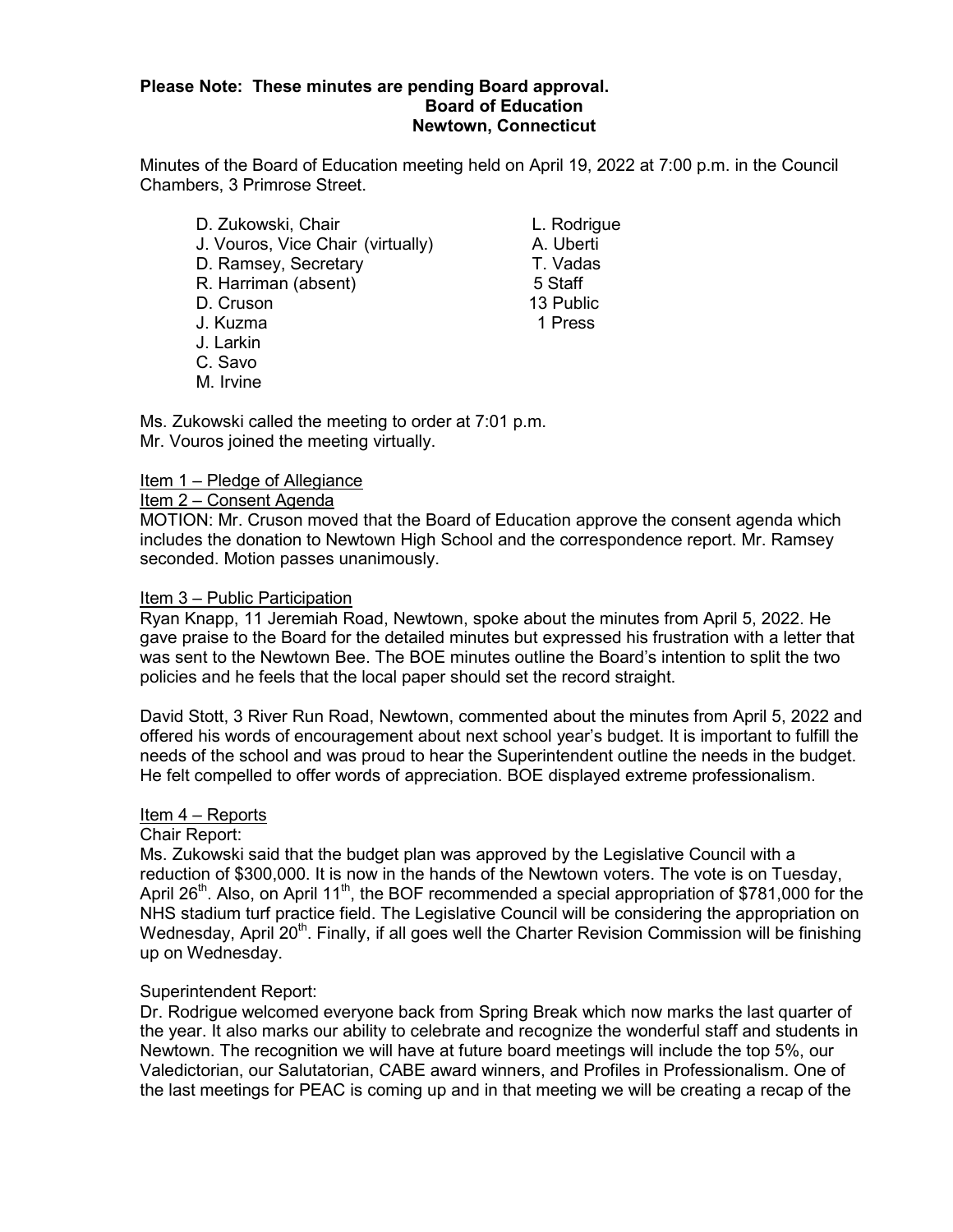year and presenting to the Board at a future meeting. Finally, our last PD day is on April 29<sup>th</sup> and schools will be closed for students.

#### Committee Reports:

Mr. Cruson said that the Superintendent Search Committee and the public received the finalized search results. They received twenty-two applicants. The Board should have received an email to review the applicants.

Mrs. Kuzma expressed her thanks to the community that gave their input. Mr. Collins said he normally does not receive as much input as he did from Newtown. The total was 566 entries

Mrs. Larkin reported on the CFF Subcommittee. They are reviewing food service vendors and will be receiving bids on Wednesday, April 20<sup>th</sup>. Mrs. Vadas is planning on meeting with the bus vendor, All Star, to discuss the upcoming bus contract. Finally, Facilities was able to repair the floor in the High School over spring break.

#### Students:

Ms. Savo reported that it is the third week of Autism Awareness Month. Students are selling candy, gum and snacks to raise money for Autism brain research.

Mr. Irving reported that the NHS Composers Concert will be on Wednesday, April 20<sup>th</sup> at 7 pm and Newtown's Night of Jazz will be on May  $5<sup>th</sup>$  at 7:00 pm. He also said that the High School students are getting ready for AP testing.

#### Financial report:

MOTION: Mr. Cruson moved that the Board of Education approve the financial report for the month ending March 31, 2022. Mr. Ramsey seconded. Mrs. Vadas presented an overview of the report. Motion passes unanimously.

Item 5 – Presentations

African American/Black and Puerto Rican/Latino Course of Studies: Department Chair, Amy Deeb, and NHS Principal, Dr. Longobucco, presented this curriculum.

Mr. Cruson asked if this course was a full year.

Ms. Deeb said that it is and it was decided on a state level.

Mr. Ramsey thanked Ms. Deeb for her presentation and asked if she could address the biases in the community section.

Ms. Deeb said that the curriculum is over 300 pages and will have to find that section and give you the information at a later time. The full curriculum can be found online.

Mrs. Uberti reminded the Board that Ms. Deeb will not be teaching the course and the teacher that will be teaching this course will be receiving extensive training.

Ms. Deeb said that 150 people that contributed to writing this curriculum are listed on the website.

Ms. Zukowski asked if this course would have a lot of cross over.

Ms. Deeb said that there naturally would be. The American History course is being re-written now and going through the final steps but she expects a lot of cross over.

Ms. Zukowski said it sounds like a very interesting course and would love an update next year.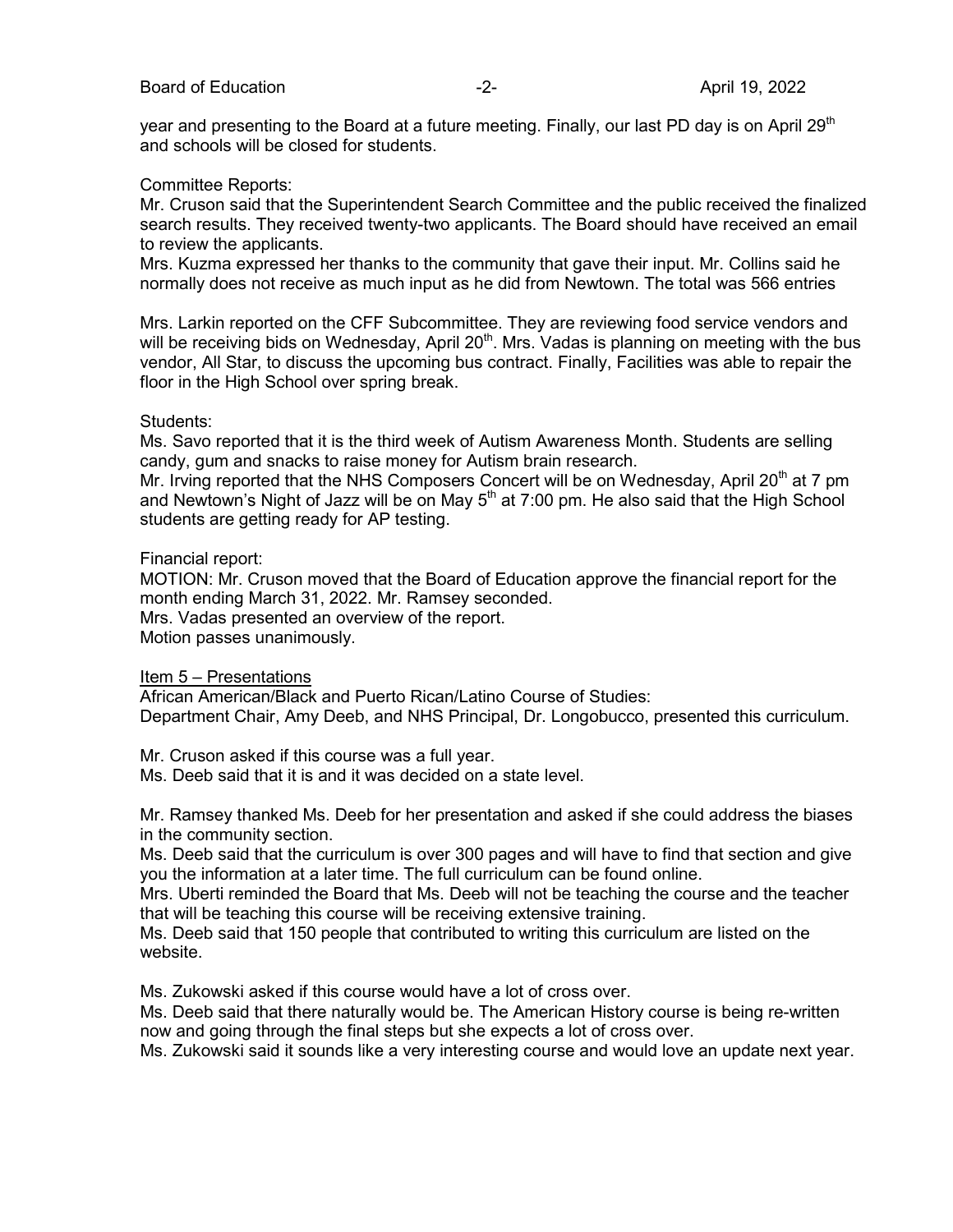### SPED Co-Teaching:

Dr. Rodrigue introduced Deborah Mailloux- Peterson, Paula Correia-Grayson, and Maureen Hall who will be giving an overview of SPED Co-Teaching. Co-Teaching is not new to Newtown but thought it was good practice to bring back to NHS and now NMS.

Dr. Grayson said that she has been at NHS for the past 6 years. One thing that she found is there is no difference between the two teachers. If you observe, you cannot tell which teacher is the General Ed teacher and which teacher is the SPED teacher. Both teachers have their planning time to modify content based on student's needs. There are 36 co-taught classes in NHS this year.

Mrs. Mailloux-Petersen said that her department, along with Dr. Longobucco, looked at why there was a drastic increase of the number of co-taught classes. It was decided to bring coteaching to NMS to see if it helps transition students and better prepare them.

Mrs. Hall thanked the Board for the support last year by adding a SPED teacher at the Middle School. It made an impact. Previously, the SPED teachers covered two clusters so they had to interact with 8 core teachers and up to 20 students in their caseload. Now, they can focus on 5 core teachers with smaller caseloads. The middle school has a cluster model. There are 5 cotaught classes in  $7<sup>th</sup>$  grade and 5 co-taught in  $8<sup>th</sup>$  grade. There has been great feedback from students and teachers.

Mrs. Kuzma asked if they find students are happy to not be pulled out of class.

Mrs. Hall said that the middle school students are very aware that they are being pulled out and do not want to be different. It is the goal to have students be in the least restrictive environment and have access to the general education instruction but at times students need a little more so co-teaching is a great opportunity for them.

Mrs. Larkin asked Dr. Rodrigue if local towns around Newtown offer this.

Dr. Rodrigue does not know how many.

Mrs. Larkin asked if a special education student was in each co-taught classroom.

Dr. Grayson said that there are classes in every grade level and there has to be a 50/50 ratio of special education and general education students.

Mrs. Larkin asked if the SPED teacher rotated with the students.

Dr. Grayson said that if a student is in 4 co-taught content areas they would have 8 different teachers.

Mr. Ramsey said that it sounds like this restores the joy of teaching and learning. The benefits are more security in instruction and the atmosphere in the classroom can be better. Newtown can be a shining example for other districts.

Dr. Grayson invited the Board to visit the high school to observe a co-taught class.

Mr. Vouros said that he went to an  $8<sup>th</sup>$  grade middle school co-taught class and the comfort level of the students and teachers was phenomenal.

Ms. Zukowski agreed with Mr. Vouros and said all the children were engaged.

Ms. Zukowski asked if there is a wide range of ability of learners in a classroom and if it is difficult for the teachers to cater to everyone in the classroom.

Mrs. Hall said that the classes are heterogeneous and the teachers are used to teaching to a wide range of learners. The co-taught model isn't any different.

Ms. Zukowski asked how you measure success.

Mrs. Hall said that one measurement is she is looking at overall grades in the middle school.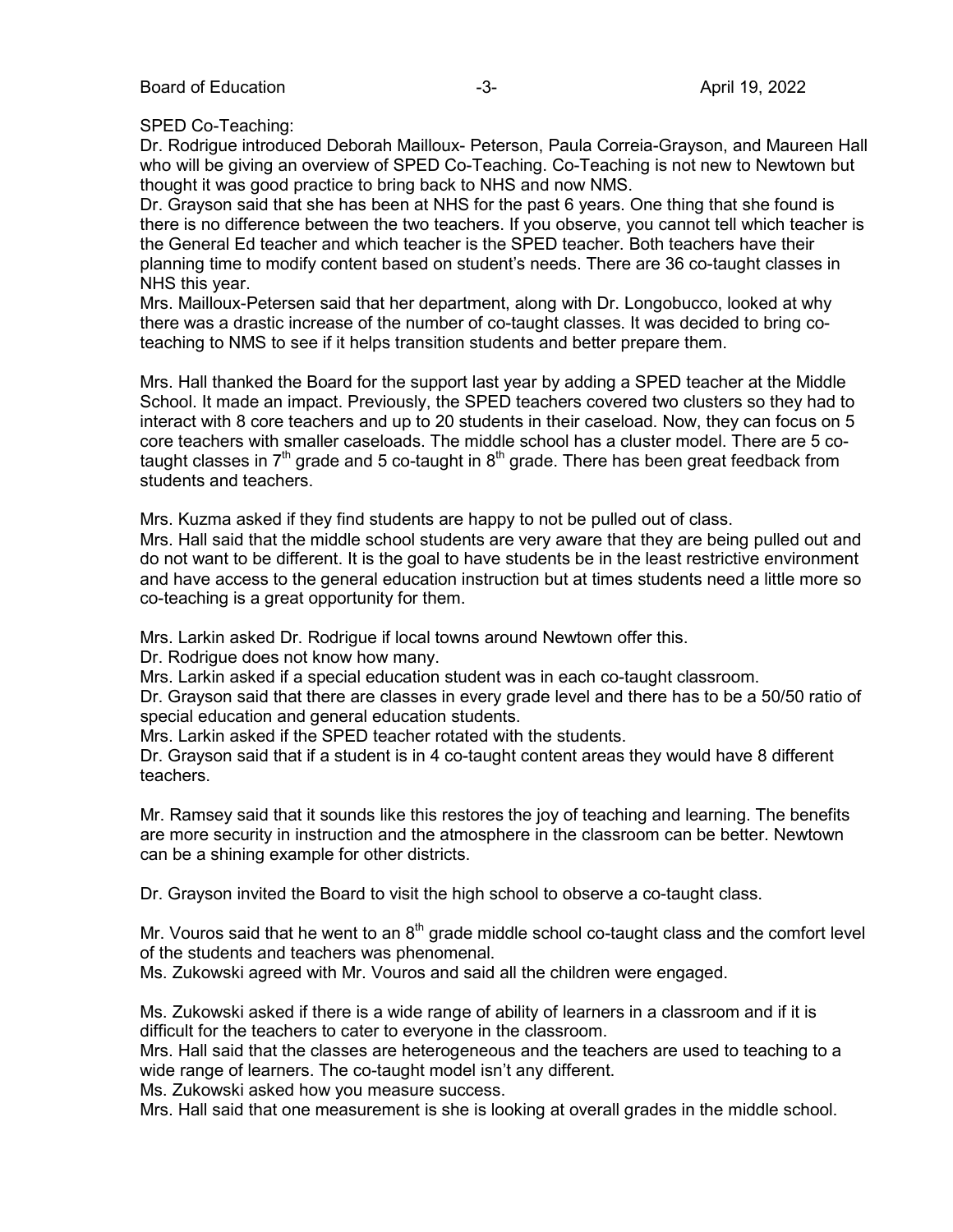### Item 6 – Old Business

MOTON: Mr. Cruson moved that the Board of Education approve the Integrated STEM Grade 5 Curriculum. Mrs. Kuzma seconded. Motion passes unanimously.

MOTION: Mr. Cruson moved that the Board of Education approve the Integrated STEM Grade 6 Curriculum. Mrs. Kuzma seconded.

Mr. Ramsey wants the record to show that he supports this curriculum. The stem program is very impressive and a great addition.

Motion passes unanimously.

### Item 7 – New Business

### Hawley Update:

Dr. Rodrigue said that the work at Hawley will begin in the summer and continue the majority of 2022-2023 school year. She has been working with Lead Teachers and Assistant Principals to make this move smoothly. The Principals at each building have communicated with their staff through faculty meetings. Teachers will need boxes and other shipping materials. Dr. Rodrigue is requesting 4 early release days for all students. It will be a 2 hour release for all students except middle and high school which will be a 3 hour release. The early release days are helpful because the moving up ceremony is on June 14<sup>th</sup> and Graduation is on June 15<sup>th</sup>. After the summer break, teachers will need time to move/unpack and set up their classrooms so Convocation will be moved to the first day of school after the students are dismissed.

MOTION: Mr. Cruson moved that the Board of Education approve the 2021-2022 Non-renewal List. Mr. Ramsey seconded.

Dr. Rodrigue said that these positions were 1 year contracts. Motion passes unanimously.

MOTION: Mr. Cruson moved that the Board of Education approve the minutes of April 5, 2022. Mr. Ramsey seconded.

Ms. Zukowski would like to clarify that in her Chair report, the total amount of money that was taken from facilities was \$70,000, not \$170,000.

Motion passes unanimously.

### Item 8 – Public Participation

Gina Mazzariello, 12 Bridle Path Trail, is a mother of a  $7<sup>th</sup>$  grader at NMS and Junior at NHS. She offered her thanks and encouragement around the presentation for the new African American/Black and Puerto Rican/Latino Course of Studies course that will be offered next year.

Tony Keating, 7 Oak Ridge Drive, expressed his concerns with Diversity, Equity and Inclusion. He believes and respects that there is a large community of people that support and are invested in DEI being ramped up in communities. However, he also believes there is a much larger community of people that don't. He believes that DEI falls short and delivers the exact opposite of what it says it will.

Nerlande Foote, 12 Bears Hill Road, wanted to clarify that her issue with the Affirmative Action and Plan for Minority Recruitment policies was not because they were separated. She felt it was a watered down version of the two. She thanked the Board and would like to work with them in the future.